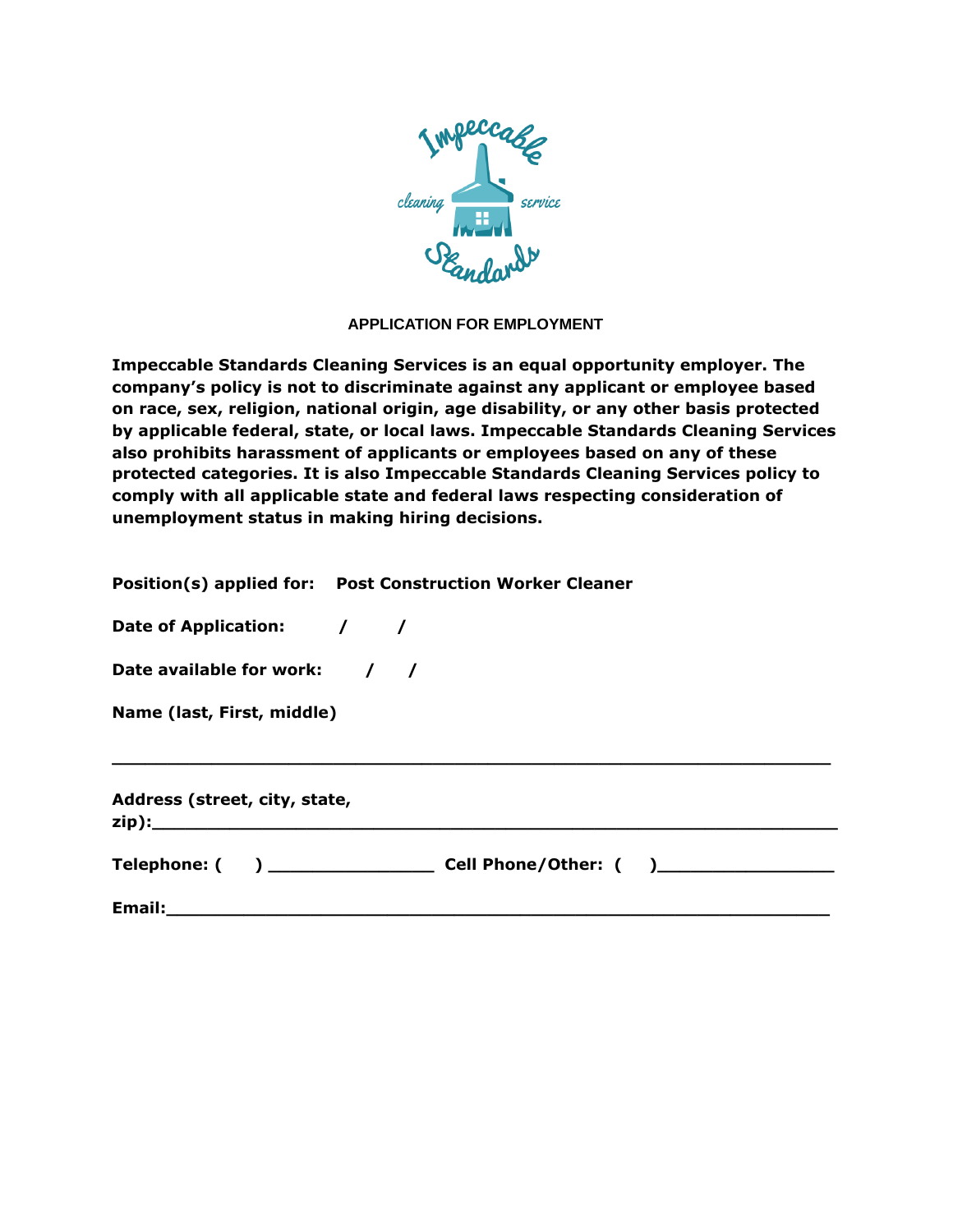**This position may require physical lifting, kneeling, and carrying supplies of 25 lbs or more.**

## **Do you have any limitations that would prevent you from performing these duties?**

| $\Box$ YES $\Box$ NO If yes explain below |  |
|-------------------------------------------|--|
|                                           |  |
|                                           |  |
|                                           |  |
|                                           |  |
| <b>Driver's License Information:</b>      |  |
|                                           |  |
|                                           |  |
|                                           |  |
|                                           |  |
|                                           |  |
| <b>Criminal History</b>                   |  |
|                                           |  |

**Please note that you do NOT have to identify a record of any adult or juvenile arrest, detention or conviction that has been sealed, expunged, annulled, erased, pardoned or statutorily eradicated, set aside or otherwise dismissed by court order.**

**Please note that answering "YES" to this question will not automatically bar you from employment. Only those crimes which are substantially related to the position you are seeking will be considered. Social Security #**

**Have you ever been convicted of a crime? □ YES □ NO If you answered "Yes" , please provide the following additional information:**

| <b>Nature of</b>                 |  |
|----------------------------------|--|
| $\Box$ Misdemeanor $\Box$ Felony |  |
| <b>Year of</b>                   |  |
| Conviction:                      |  |
| County:                          |  |
| State:                           |  |